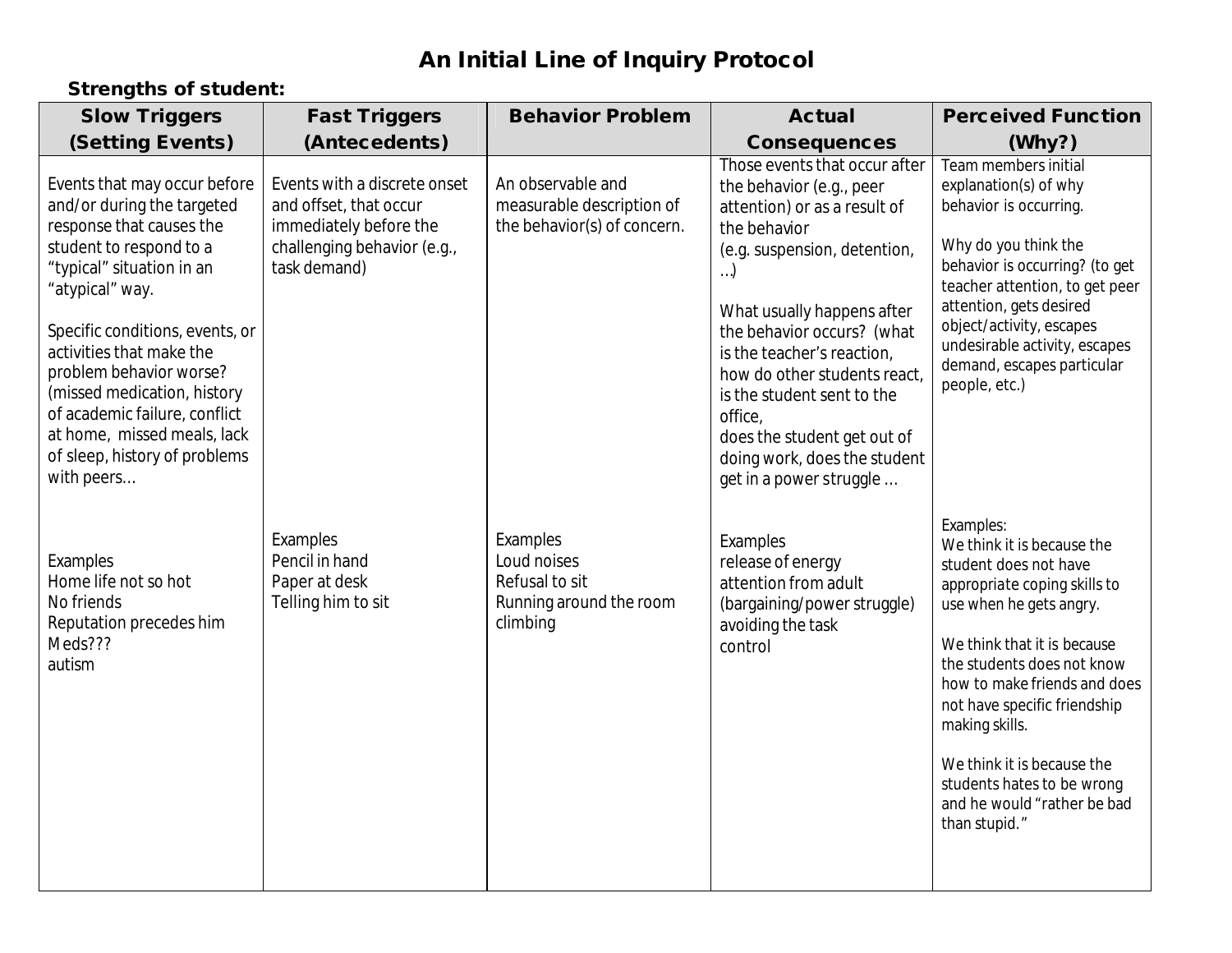## **An Initial Line of Inquiry Eliciting Questions**

**Strengths of student:** 1) "What does he/she do that is helpful to other students?" 2) "How does he/she show respect?" 3) "What are his/her greatest attributes?"

| <b>Slow Triggers</b>                                                                                                                                                                                                                                                                                                                                                                                                                                                                                                                                                                                                                                                                                                                                                        | <b>Fast Triggers</b>                                                                                                                                                                                                                                                | <b>Behavior Problem</b>                                                                                                                                                                                    | <b>Actual</b>                                                                                                                                                                                                                                   | <b>Perceived Function</b>                                                                                                                                                                                                                                                                                                                                                                                                                       |
|-----------------------------------------------------------------------------------------------------------------------------------------------------------------------------------------------------------------------------------------------------------------------------------------------------------------------------------------------------------------------------------------------------------------------------------------------------------------------------------------------------------------------------------------------------------------------------------------------------------------------------------------------------------------------------------------------------------------------------------------------------------------------------|---------------------------------------------------------------------------------------------------------------------------------------------------------------------------------------------------------------------------------------------------------------------|------------------------------------------------------------------------------------------------------------------------------------------------------------------------------------------------------------|-------------------------------------------------------------------------------------------------------------------------------------------------------------------------------------------------------------------------------------------------|-------------------------------------------------------------------------------------------------------------------------------------------------------------------------------------------------------------------------------------------------------------------------------------------------------------------------------------------------------------------------------------------------------------------------------------------------|
| <b>(Setting Events)</b>                                                                                                                                                                                                                                                                                                                                                                                                                                                                                                                                                                                                                                                                                                                                                     | (Antecedents)                                                                                                                                                                                                                                                       |                                                                                                                                                                                                            | <b>Consequences</b>                                                                                                                                                                                                                             | (Why?)                                                                                                                                                                                                                                                                                                                                                                                                                                          |
| "What specific things can you<br>think of that DO NOT CAUSE the<br>behavior to occur, but make it<br>more likely that it will occur?<br>Additional questions:<br><b>Physical and Mental Health</b><br>- Are there any chronic health problems,<br>e.g., nutrition, allergies, sleep patterns,<br>medications & side effects<br>- Are there any issue concerning mental<br>health or emotional well-being?<br>- Problems with vision, hearing?<br><b>Belonging &amp; Inclusion</b><br>- Does the student have any problems<br>interacting with friends?                                                                                                                                                                                                                      | "What sets his/her problem<br>behavior off?"<br>"What is going on when<br>he/she does these things?"<br>"What else is going on when<br>the problem behavior<br>occurs?"<br>"Does getting started on ALL<br>assignments create difficulty<br>or only certain types?" | "What does he/she<br>specifically do that is a<br>problem?"<br>"What does he/she do that<br>aggravates other students?"<br>"How does he/she show<br>disrespect?"<br>"What does the behavior<br>look like?" | "What do you do when the<br>problem behavior occurs?"<br>"What happens immediately<br>after the behavior?"<br>Naturally occurring and<br>structural.<br>"What do you do<br>immediately when the<br>student engages in the<br>problem behavior?" | What do you think he/she<br>gets by behaving this way?"<br>"What might he/she be<br>getting or avoiding?"<br>"What else might he/she get<br>or access as a result of<br>engaging in the behavior?"<br>"Does his/her behavior<br>result in a power struggle?"                                                                                                                                                                                    |
| - Where does the student sit in his/her<br>class?<br>- Does the student participate in any<br>extracurricular activities?<br>- Does the student eat lunch with<br>friends? Play at recess?<br>- Does the student participate in any<br>clubs or social clubs?<br>- Is the student having any academic<br>problems?<br>- Does the student prefer any courses<br>over another or do better in certain<br>courses than others?<br>- Does the student have any IEP<br>accommodations and are these being<br>provided?<br><b>Dignity &amp; Respect</b><br>(interactions & rapport)<br>- When adults interact with him, do they<br>interact the same way they would any<br>other student/popular students?<br>- Is his/her dignity maintained when<br>consequences are delivered? | "If written tasks are a<br>problem, are they across ALL<br>subjects?"<br>"Are there problems with<br>transitions?"<br>specific kids?<br>Specific adults?<br>Other general features?                                                                                 |                                                                                                                                                                                                            | "What do other students do<br>immediately after he/she<br>engages in the problem<br>behavior?                                                                                                                                                   | "Does his/her behavior help<br>to clarify the parental<br>(family) system?"<br>gain access or connection to<br>others<br>get access to preferences<br>obtain a sense of control<br>clarify the rules<br>clarify parental roles<br>avoid unpleasant<br>circumstances (e.g. work,<br>person, place, activity<br>reduce anxiety or release<br>tension<br>escape feeling inadequate<br>sensory feedback -feels good<br>reduce uncomfortable stimuli |

*adapted from the Screening for Understanding of Student Problem Behavior…An Initial Line of Inquiry (Knoster, Llewellyn, and Lohrmann-O'Rourke , 1999)*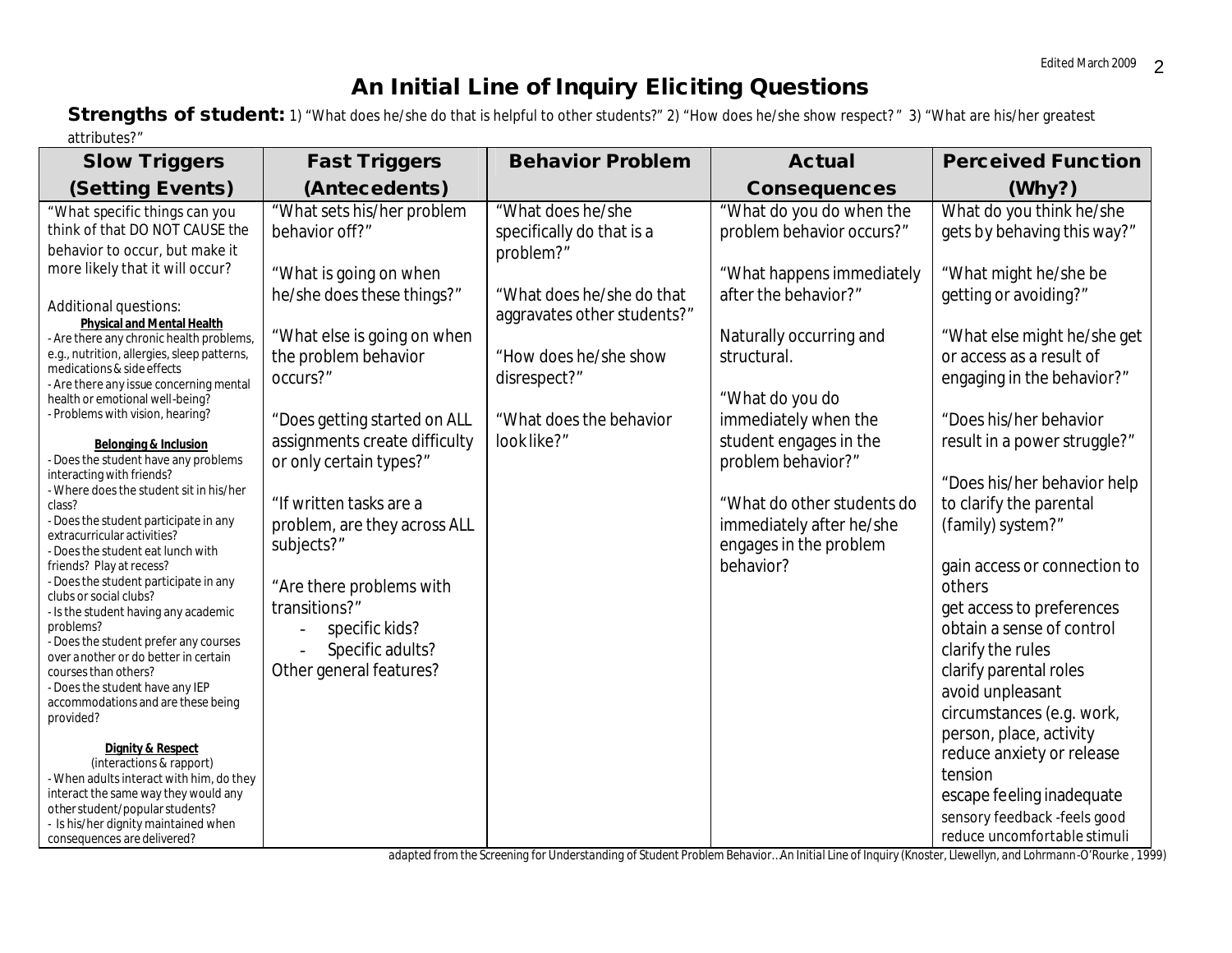| - Does the teacher interact with the      |  |                             |
|-------------------------------------------|--|-----------------------------|
|                                           |  | increase beneficial stimuli |
| student other times than when he/she is   |  |                             |
| being delivered consequences?             |  |                             |
| - Does the student interact appropriately |  |                             |
| with his/her peers?                       |  |                             |
| - Does he/she have opportunity to         |  |                             |
| interact with his/her peers?              |  |                             |
| - What is the Principal's relationship    |  |                             |
| with the student?                         |  |                             |
|                                           |  |                             |
| <b>Empowerment</b>                        |  |                             |
| (predictability, choice, control)         |  |                             |
|                                           |  |                             |
| - Does the student transition well from   |  |                             |
| activity to activity?                     |  |                             |
| - Is there a consistent schedule in place |  |                             |
| and do the teachers abide by the          |  |                             |
| schedule?                                 |  |                             |
| - Does the student know how to follow     |  |                             |
| the schedule - or does he/she have a      |  |                             |
| personal schedule?                        |  |                             |
| - Does the student have any choices (of   |  |                             |
| preferable activities) throughout the     |  |                             |
| day?                                      |  |                             |
|                                           |  |                             |
| - Do changes in the schedule affect       |  |                             |
| his/her behavior?                         |  |                             |
| - Do substitutes affect his/her behavior? |  |                             |
| - Does the student have                   |  |                             |
| materials/supplies to use freely at       |  |                             |
| school to get his/her work done? -        |  |                             |
| - Does the student have personal space?   |  |                             |
| - Does he/she get to make choices         |  |                             |
| during class (e.g. pen/pencil, loose-     |  |                             |
| leaf/spiral bound, where to sit, by whom  |  |                             |
| he sits, order of activities)?            |  |                             |
|                                           |  |                             |
| Social & Academic Competence              |  |                             |
| - Does the student interact appropriately |  |                             |
| with his/her peers? - - --- Does the      |  |                             |
|                                           |  |                             |
| student know to raise his/her hand in     |  |                             |
| class?                                    |  |                             |
| - Does the student know how to            |  |                             |
| share/take turns?                         |  |                             |
| - Does the student know how to follow     |  |                             |
| directions - 1 step, 2 steps, 3 steps?    |  |                             |
| -Is his/her IEP appropriate?              |  |                             |
| - Are assignments appropriate? ----       |  |                             |
| Does the student communicate              |  |                             |
| effectively?                              |  |                             |
| - What's his/her grades?                  |  |                             |
| - Is he/she on grade level? Is he/she     |  |                             |
| having difficulty with certain courses or |  |                             |
|                                           |  |                             |

*adapted from the Screening for Understanding of Student Problem Behavior…An Initial Line of Inquiry (Knoster, Llewellyn, and Lohrmann-O'Rourke , 1999)*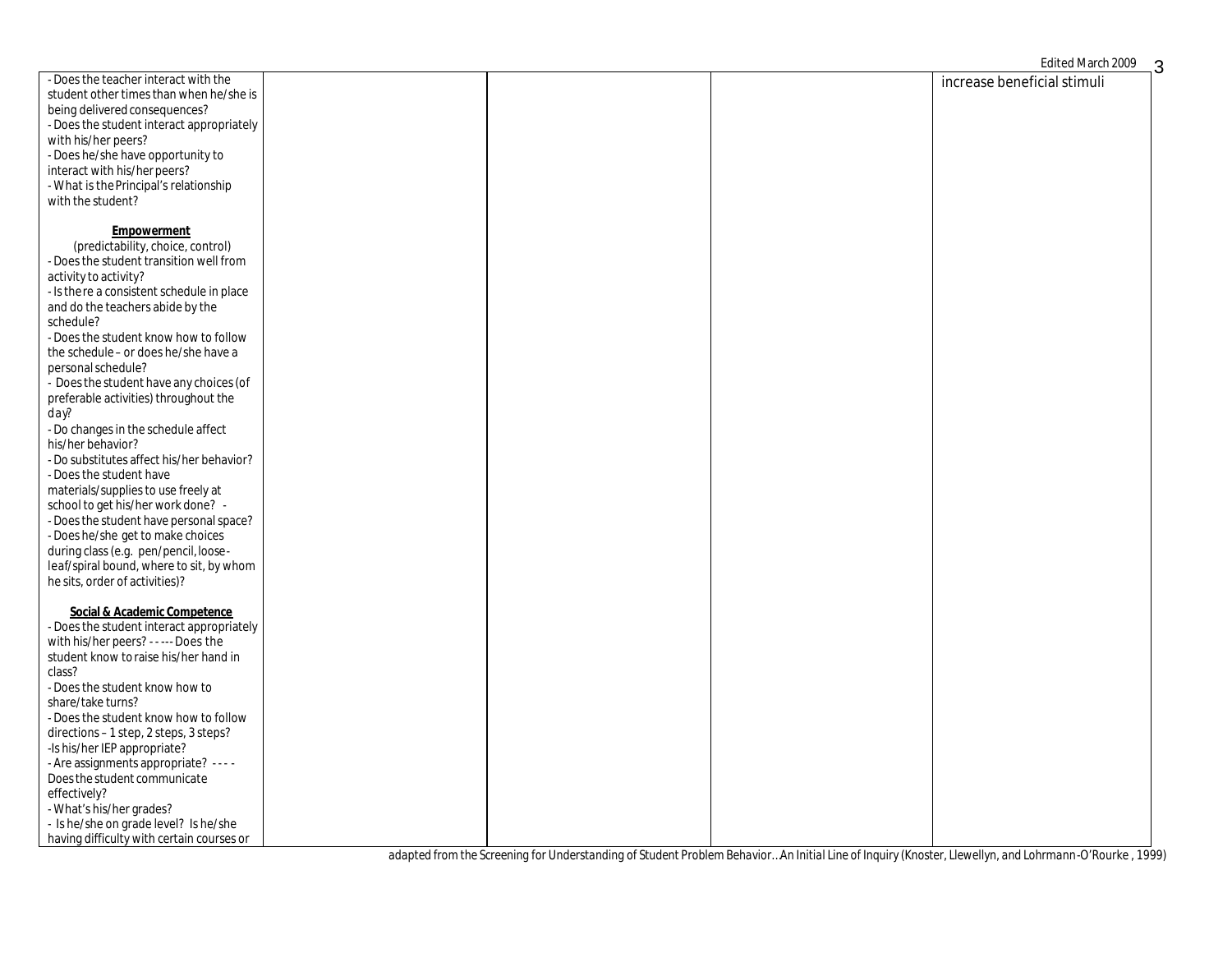| certain types of instructional activities?                  |  |  |
|-------------------------------------------------------------|--|--|
|                                                             |  |  |
| - Does the student accept                                   |  |  |
| corrections/corrective feedback                             |  |  |
|                                                             |  |  |
| appropriately?                                              |  |  |
|                                                             |  |  |
|                                                             |  |  |
| Environment                                                 |  |  |
|                                                             |  |  |
| - What are the parent work schedules?                       |  |  |
| - What's their home life like?                              |  |  |
|                                                             |  |  |
| - Are there any basic needs not being                       |  |  |
| addressed, e.g., food, clothing, ? - Any                    |  |  |
|                                                             |  |  |
| unique or upsetting events happen                           |  |  |
| recently?                                                   |  |  |
|                                                             |  |  |
| - Noise issues?                                             |  |  |
| -Climate issues?                                            |  |  |
|                                                             |  |  |
|                                                             |  |  |
| - Light sensitivity?<br>- Does he/she dress the same as the |  |  |
|                                                             |  |  |
| other students?                                             |  |  |
| - Is free and reduced lunch an issue?                       |  |  |
|                                                             |  |  |
|                                                             |  |  |
|                                                             |  |  |
|                                                             |  |  |
|                                                             |  |  |
|                                                             |  |  |
|                                                             |  |  |
|                                                             |  |  |
|                                                             |  |  |
|                                                             |  |  |
|                                                             |  |  |
|                                                             |  |  |
|                                                             |  |  |
|                                                             |  |  |
|                                                             |  |  |
|                                                             |  |  |
|                                                             |  |  |
|                                                             |  |  |
|                                                             |  |  |
|                                                             |  |  |
|                                                             |  |  |
|                                                             |  |  |
|                                                             |  |  |
|                                                             |  |  |
|                                                             |  |  |
|                                                             |  |  |
|                                                             |  |  |
|                                                             |  |  |
|                                                             |  |  |
|                                                             |  |  |
|                                                             |  |  |
|                                                             |  |  |
|                                                             |  |  |
|                                                             |  |  |
|                                                             |  |  |
|                                                             |  |  |
|                                                             |  |  |
|                                                             |  |  |
|                                                             |  |  |
|                                                             |  |  |
|                                                             |  |  |
|                                                             |  |  |